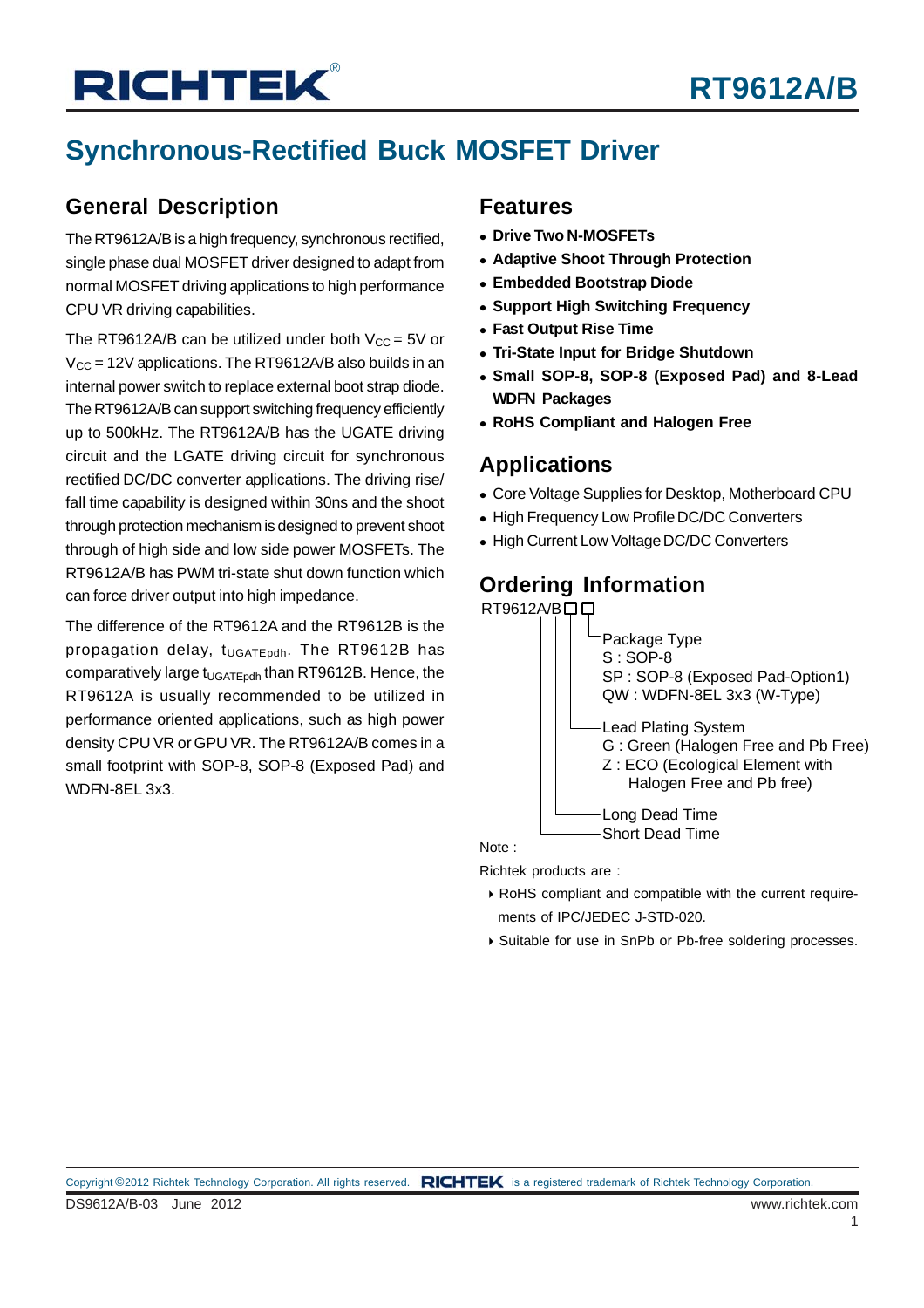# **RT9612A/B**



## **Pin Configurations**



(TOP VIEW)



SOP-8 (Exposed Pad)

## **Marking Information**

RT9612xGS

| RT9612x<br>GSYMDNN |
|--------------------|
| а                  |

RT9612xGS : Product Number x : A or B YMDNN : Date Code

#### RT9612xZS RT9612xZSP

RT9612x **ZSYMDNN**  $\bullet$ 

RT9612xZS : Product Number x : A or B YMDNN : Date Code

#### RT9612AGQW RT9612BGQW

 $16=YM$ DNN

16= : Product Code YMDNN : Date Code

#### RT9612AZQW



16 : Product Code YMDNN : Date Code

#### RT9612xGSP

RT9612x GSPYMDNN

RT9612xGSP : Product Number x : A or B YMDNN : Date Code

RT9612x ZSPYMDNN  $\bullet$ 

RT9612xZSP : Product Number x : A or B YMDNN : Date Code



17= : Product Code YMDNN : Date Code

#### RT9612BZQW

17 YM DNN

17 : Product Code YMDNN : Date Code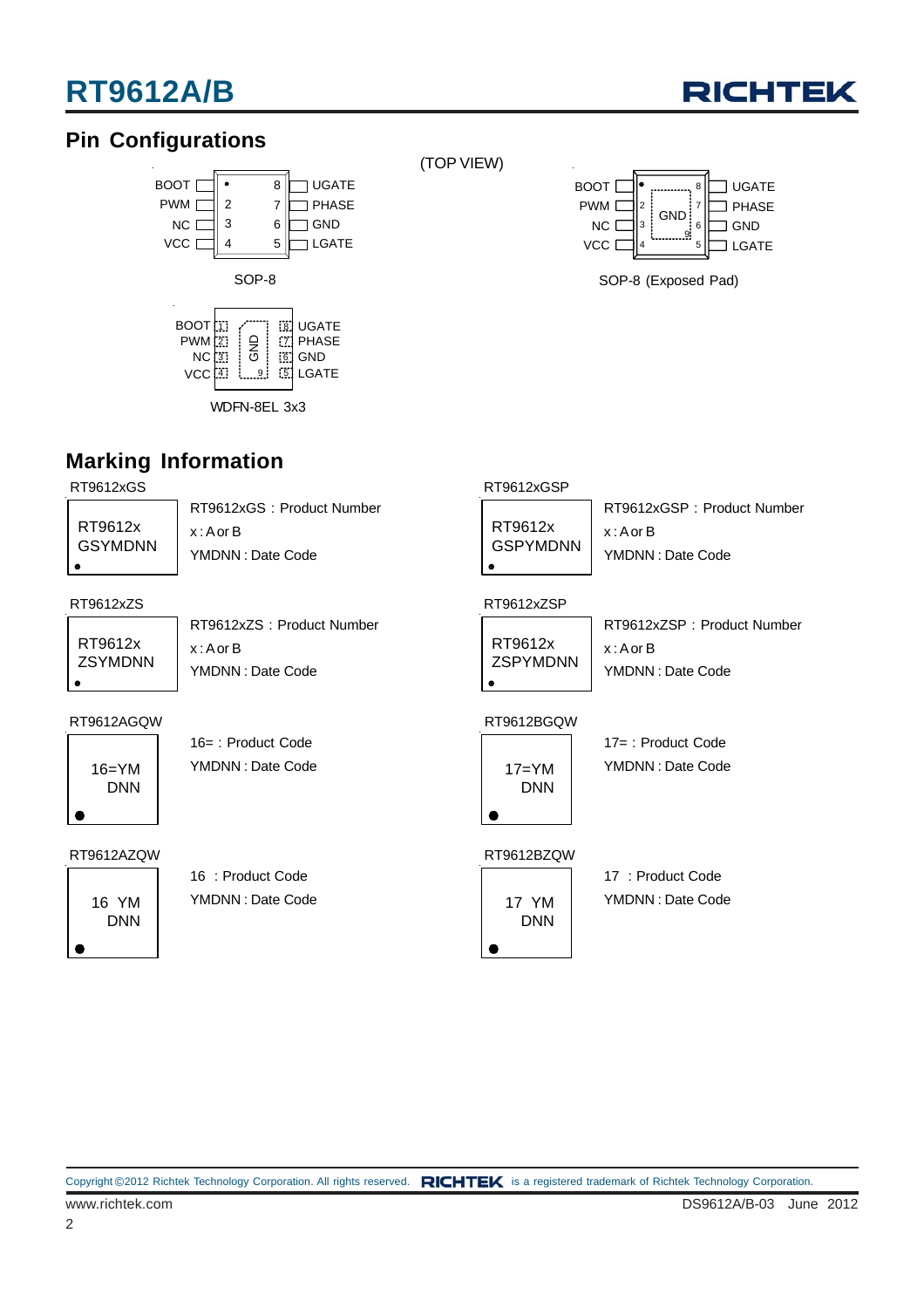## **Typical Application Circuit**



## **Timing Diagram**

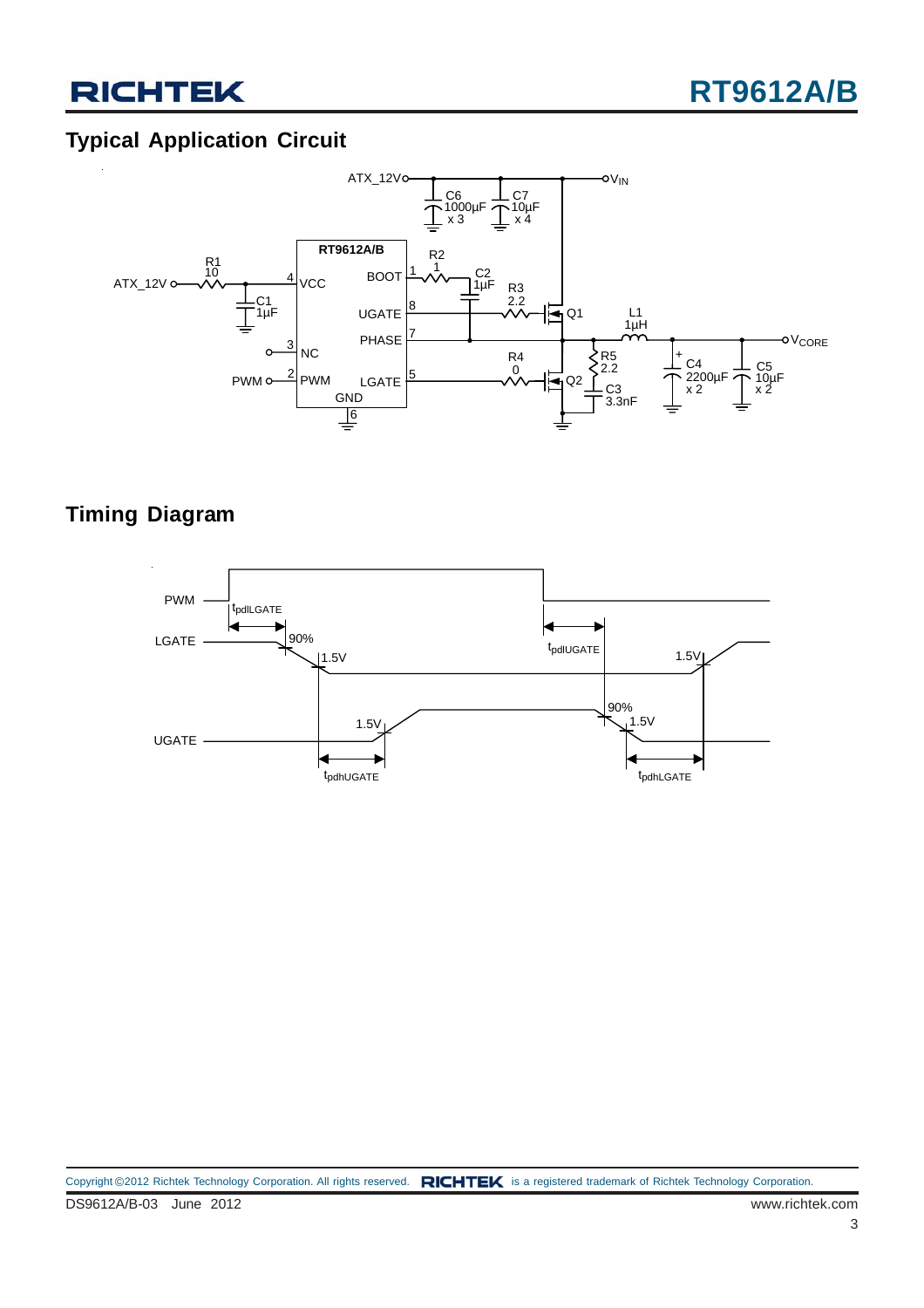

## **Function Pin Description**

| Pin No. |                                      |                 |                                                                                                                |  |
|---------|--------------------------------------|-----------------|----------------------------------------------------------------------------------------------------------------|--|
| SOP-8   | SOP-8 (Exposed Pad)/<br>WDFN-8EL 3x3 | <b>Pin Name</b> | <b>Pin Function</b>                                                                                            |  |
|         |                                      | <b>BOOT</b>     | Floating Bootstrap Supply pin for Upper Gate Drive.                                                            |  |
| 2       | 2                                    | <b>PWM</b>      | Input PWM Signal for Controlling the Driver.                                                                   |  |
| 3       | 3                                    | NC.             | No Internal Connection.                                                                                        |  |
| 4       | 4                                    | <b>VCC</b>      | 12V Supply Voltage.                                                                                            |  |
| 5       | 5                                    | <b>LGATE</b>    | Lower Gate Driver Output. Connect this pin to gate of low side<br>power N-MOSFET.                              |  |
| 6       | 6.<br>9 (Exposed Pad)                | <b>GND</b>      | Ground. The exposed pad must be soldered to a large PCB<br>and connected to GND for maximum power dissipation. |  |
| 7       |                                      | <b>PHASE</b>    | Connect this pin to the source of the high side MOSFET and<br>the drain of the low side MOSFET.                |  |
| 8       | 8                                    | <b>UGATE</b>    | Upper Gate Drive Output. Connect this pin to gate of high side<br>power N-MOSFET.                              |  |

### **Function Block Diagram**

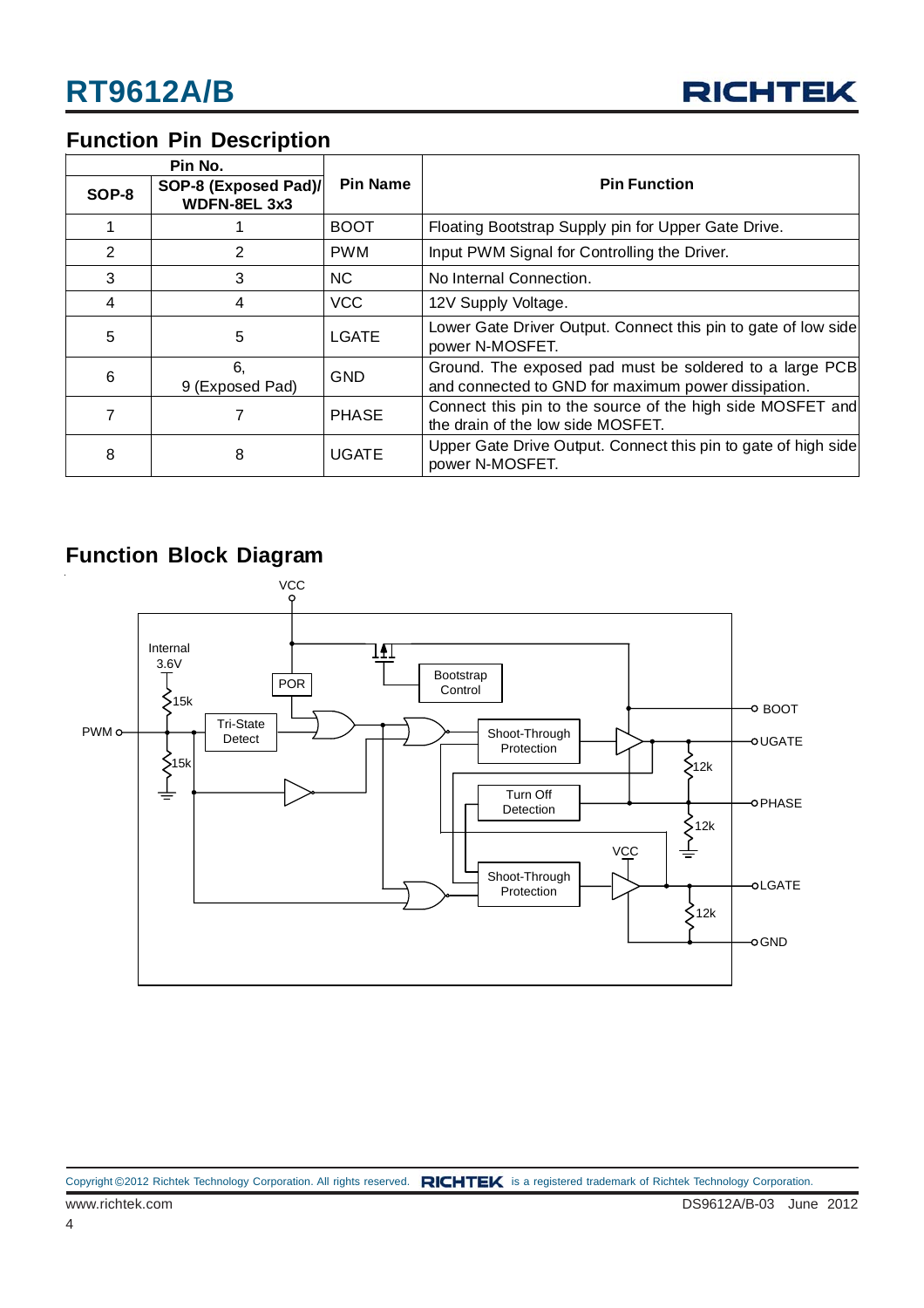## **Absolute Maximum Ratings** (Note 1)

| • PHASE to GND                                 |  |
|------------------------------------------------|--|
|                                                |  |
|                                                |  |
| $\bullet$ LGATE                                |  |
|                                                |  |
|                                                |  |
|                                                |  |
|                                                |  |
|                                                |  |
| • Power Dissipation, $P_D @ T_A = 25^{\circ}C$ |  |
|                                                |  |
|                                                |  |
|                                                |  |
| • Package Thermal Resistance (Note 2)          |  |
|                                                |  |
|                                                |  |
|                                                |  |
|                                                |  |
|                                                |  |
|                                                |  |
|                                                |  |
|                                                |  |
| • ESD Susceptibility (Note 3)                  |  |
|                                                |  |
|                                                |  |

## Recommended Operating Conditions (Note 4)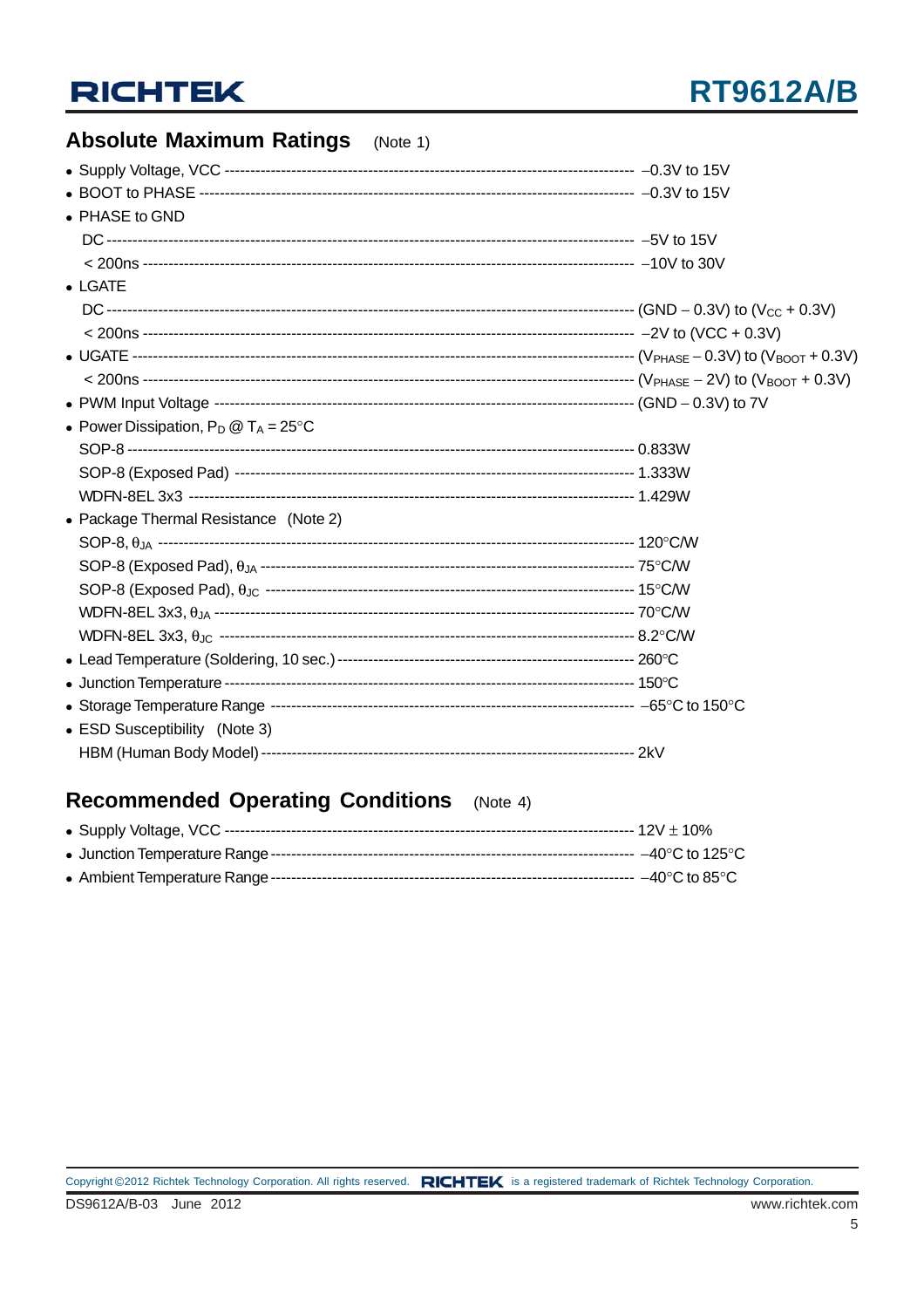

#### **Electrical Characteristics**

( $V_{CC}$  = 12V,  $T_A$  = 25°C unless otherwise specified)

| <b>Parameter</b>             |           | <b>Symbol</b>                  | <b>Test Conditions</b>                                                      | Min                      | <b>Typ</b>     | <b>Max</b>               | Unit     |
|------------------------------|-----------|--------------------------------|-----------------------------------------------------------------------------|--------------------------|----------------|--------------------------|----------|
| Power Supply Voltage         |           | $V_{CC}$                       |                                                                             | 4.5                      | --             | 13.5                     | V        |
| <b>Power Supply Current</b>  |           | $I_{\text{VCC}}$               | $V_{\text{BNOT}}$ = 12V, PWM = 0V                                           | --                       | 1.2            | --                       | mA       |
| <b>Power On Reset</b>        |           |                                |                                                                             |                          |                |                          |          |
| <b>POR Threshold</b>         |           | <b>V<sub>POR</sub></b>         | V <sub>CC</sub> Rising                                                      | 3                        | $\overline{4}$ | 4.4                      | $\vee$   |
| <b>Hysteresis</b>            |           | V <sub>CCh_ys</sub>            |                                                                             | --                       | 0.5            | --                       | V        |
| <b>PWM Input</b>             |           |                                |                                                                             |                          |                |                          |          |
| Maximum Input Current        |           | <b>I</b> <sub>PWM</sub>        | $PWM = 0V$ or $5V$                                                          | н.                       | 300            | $\overline{a}$           | μA       |
| <b>PWM Floating Voltage</b>  |           | V <sub>PWM_fl</sub>            | $V_{CC} = 12V$                                                              | 1.6                      | 1.8            | 2                        | V        |
| <b>PWM Rising Threshold</b>  |           | V <sub>PWM_rth</sub>           |                                                                             | 2.8                      | --             | $\overline{\phantom{a}}$ | V        |
| <b>PWM Falling Threshold</b> |           | V <sub>PWM_fth</sub>           |                                                                             | $\overline{\phantom{a}}$ | --             | 0.8                      | V        |
| <b>Timing</b>                |           |                                |                                                                             |                          |                |                          |          |
| <b>UGATE Rise Time</b>       |           | t <sub>UGATEr</sub>            | $V_{CC} = 12V$ , 3nF Load                                                   | --                       | 25             | $-$                      | ns       |
| <b>UGATE Fall Time</b>       |           | t <sub>UGATEf</sub>            | $V_{CC} = 12V$ , 3nF Load                                                   |                          | 12             | --                       | ns       |
| <b>LGATE Rise Time</b>       |           | <sup>t</sup> LGATEr            | $V_{CC}$ = 12V, 3nF Load                                                    |                          | 24             | --                       | ns       |
| <b>LGATE Fall Time</b>       |           | <b>t</b> LGATEf                | $V_{CC} = 12V$ , 3nF Load                                                   | $\overline{a}$           | 10             | $\overline{a}$           | ns       |
|                              | RT9612A   |                                |                                                                             | --                       | 22             | $-$                      | ns       |
|                              | RT9612B   | t <sub>UGATEpdh</sub>          | $V_{\text{BOOT}} - V_{\text{PHASE}} = 12V$<br>See Timing Diagram            | --                       | 60             | --                       |          |
| <b>Propagation Delay</b>     | RT9612A/B | t <sub>UGATE pdl</sub>         |                                                                             | $\overline{a}$           | 22             | --                       |          |
|                              |           | tLGATEpdh                      | See Timing Diagram                                                          | --                       | 20             | $\overline{\phantom{a}}$ |          |
|                              |           | t <sub>LGATEpdl</sub>          |                                                                             | $\overline{\phantom{a}}$ | 8              | $-$                      |          |
| Output                       |           |                                |                                                                             |                          |                |                          |          |
| <b>UGATE Drive Source</b>    |           | $I_{\text{UGATE} \_\text{sr}}$ | $V_{\text{BOOT}} - V_{\text{PHASE}} = 12V$<br>$V_{UGATE} - V_{PHASE} = 12V$ | $-$                      | $\overline{2}$ | $-$                      | A        |
| <b>UGATE Drive Sink</b>      |           | $R_{UGATE\_sk}$                | $V_{\text{BOOT}} - V_{\text{PHASE}} = 12V$                                  | $-$                      | 1.4            | Ξ.                       | $\Omega$ |
| <b>LGATE Drive Source</b>    |           | ILGATE_sr                      | $V_{CC} = 12V$ , $V_{LGATE} = 2V$                                           | --                       | 2.2            | --                       | A        |
| <b>LGATE Drive Sink</b>      |           | $R_{\text{LGATE\_sk}}$         | $V_{CC} = 12V$                                                              | --                       | 1.1            | $\overline{a}$           | $\Omega$ |

- **Note 1.** Stresses beyond those listed "Absolute Maximum Ratings" may cause permanent damage to the device. These are stress ratings only, and functional operation of the device at these or any other conditions beyond those indicated in the operational sections of the specifications is not implied. Exposure to absolute maximum rating conditions may affect device reliability.
- **Note 2.**  $θ_{JA}$  is measured at T<sub>A</sub> = 25°C on a high effective thermal conductivity four-layer test board per JEDEC 51-7.  $θ_{JC}$  is measured at the exposed pad of the package.
- **Note 3.** Devices are ESD sensitive. Handling precaution is recommended.
- **Note 4.** The device is not guaranteed to function outside its operating conditions.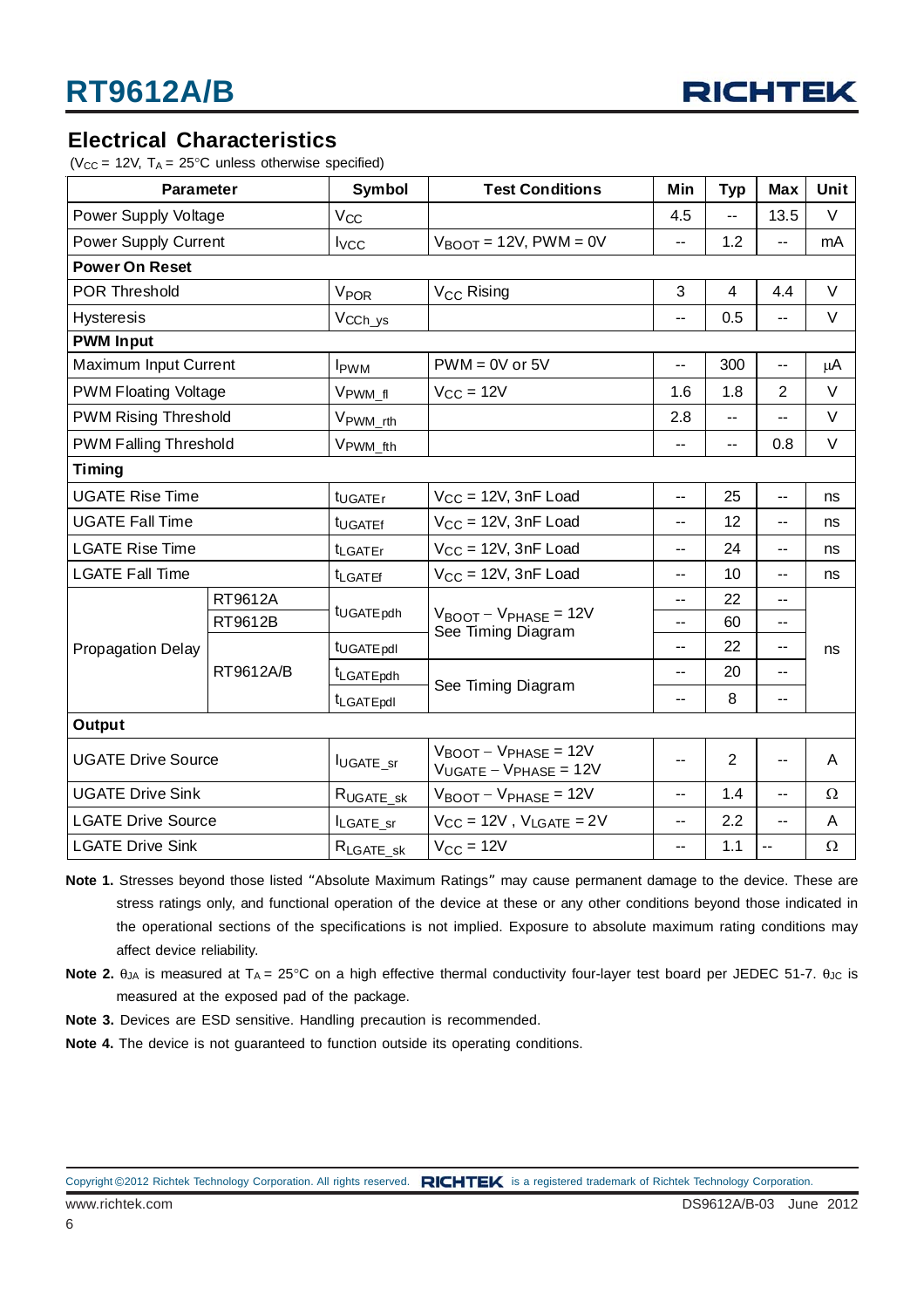## **Typical Operating Characteristics**



DS9612A/B-03 June 2012 www.richtek.com Copyright ©2012 Richtek Technology Corporation. All rights reserved. RICHTEK is a registered trademark of Richtek Technology Corporation.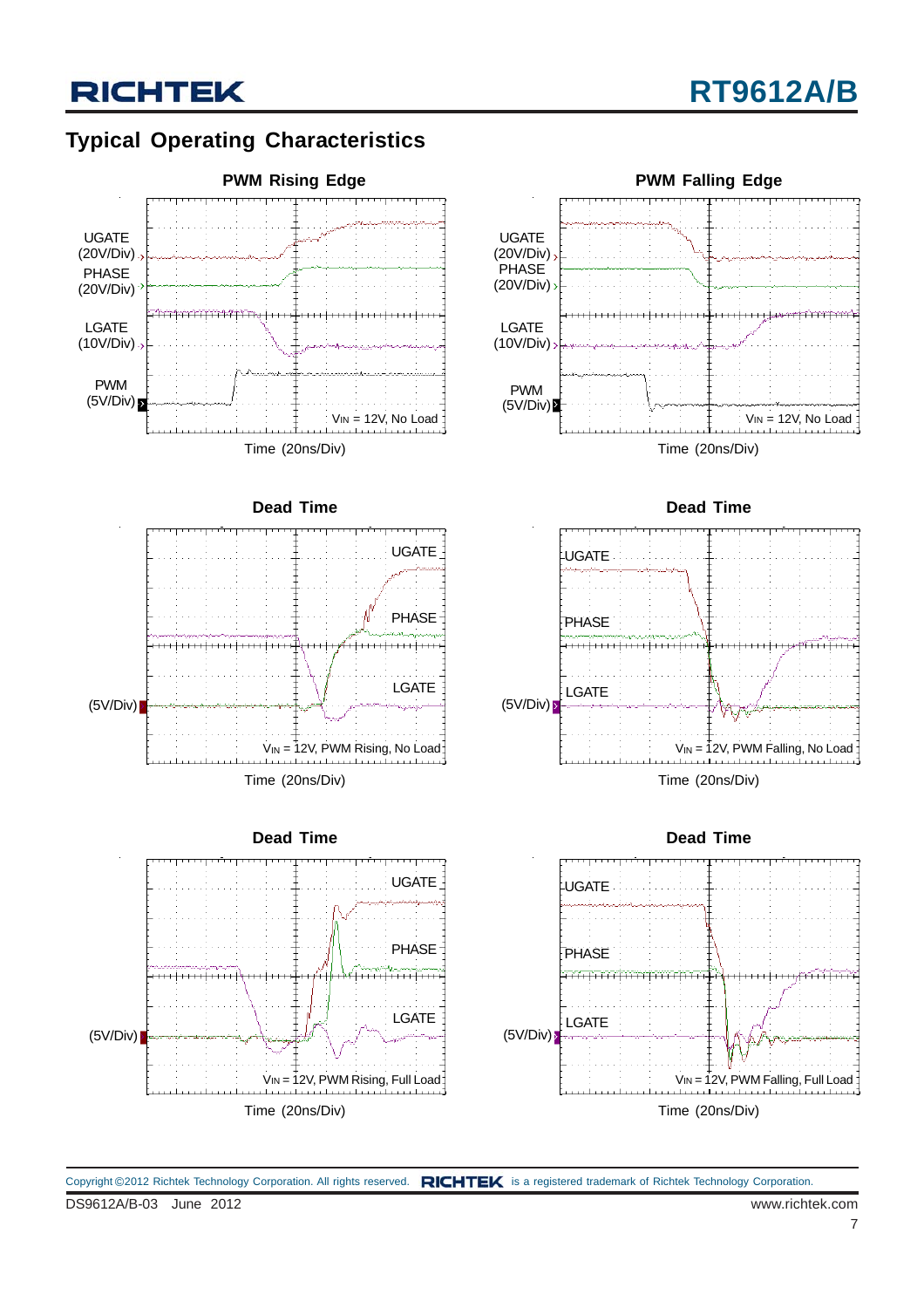





Copyright ©2012 Richtek Technology Corporation. All rights reserved. RICHTEK is a registered trademark of Richtek Technology Corporation.

8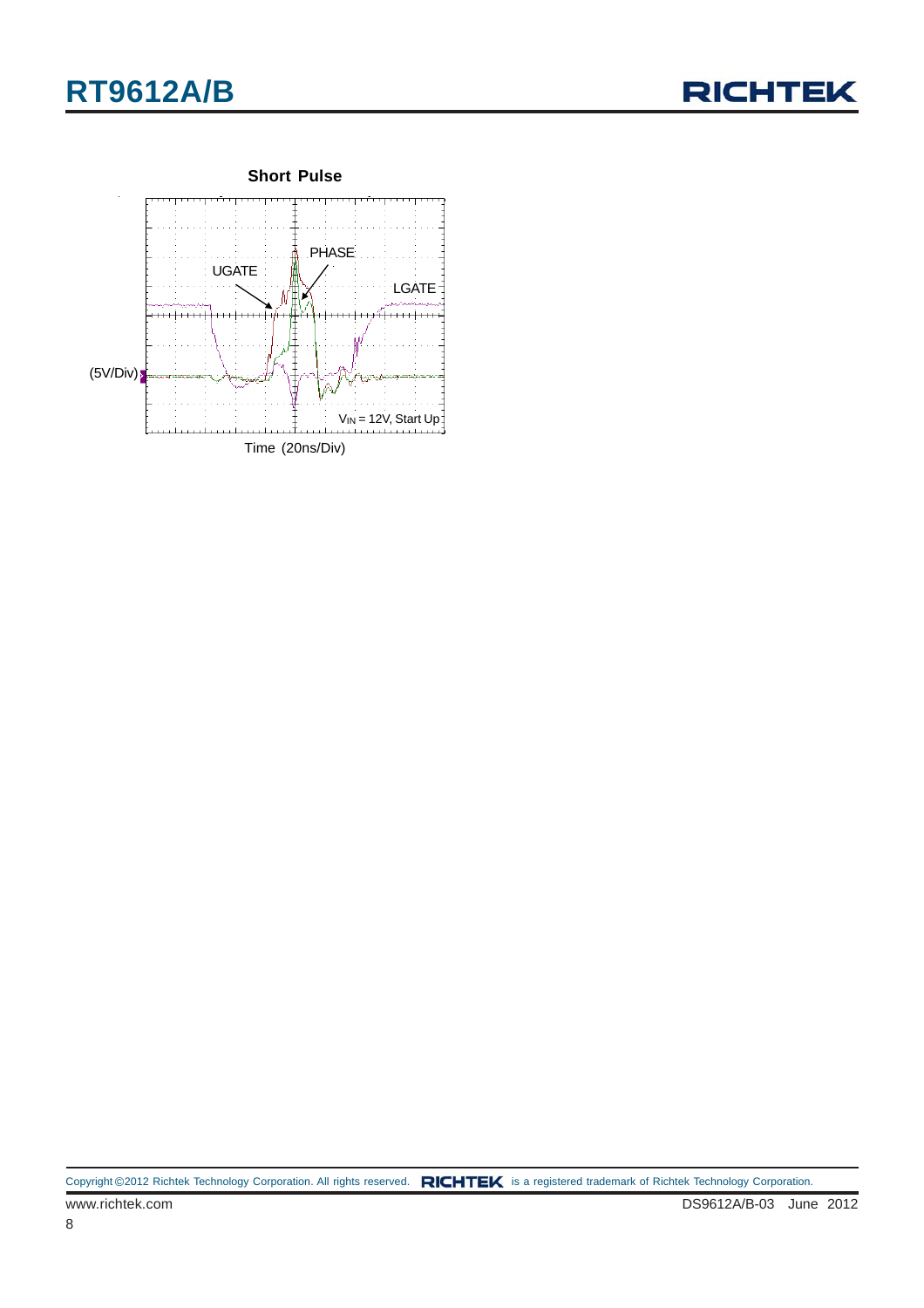## **Application Information**

The RT9612A/B is a High frequency, synchronous rectified, single phase dual MOSFET driver containing Richtek's advanced MOSFET driver technologies. The RT9612A/B is designed to be able to adapt from normal MOSFET driving applications to high performance CPU VR driving capabilities. The RT9612A/B can be utilized under both  $V_{CC}$  = 5V or  $V_{CC}$  = 12V applications which may happen in different fields of electronics application circuits. In the efficiency point of view, higher  $V_{CC}$  equals higher driving voltage of UG/LG which may result in higher switching loss and lower conduction loss of power MOSFETs. The choice of  $V_{CC}$  = 12V or  $V_{CC}$  = 5V can be a tradeoff to optimize system efficiency.

The RT9612A/B are designed to drive both high side and low side N-MOSFET through external input PWM control signal. It has power on protection function which held UGATE and LGATE low before the VCC voltage rises to higher than rising threshold voltage. After the initialization, the PWM signal takes the control. The rising PWM signal first forces the LGATE signal turns low then UGATE signal is allowed to go high just after a non-overlapping time to avoid shoot through current. The falling of PWM signal first forces UGATE to go low. When UGATE and PHASE signal reach a predetermined low level, LGATE signal is allowed to turn high.

The PWM signal is acted as " High" if the signal is above the rising threshold and acted as " Low" if the signal is below the falling threshold. Any signal level enters and remains within the shutdown window is considered as " tristate" , the output drivers are disabled and both MOSFET gates are pulled and held low. If the PWM signal is left floating, the pin will be kept around 1.8V by the internal divider and provide the PWM controller with a recognizable level.

The RT9612A/B builds in an internal bootstrap power switch to replace external bootstrap diode, and this can facilitate PCB design and reduce total BOM cost of the system. Hence, no external bootstrap diode is required in real applications.

The difference of the RT9612A and the RT9612B is the propagation delay, t<sub>UGATEpdh</sub>. The RT9612B has

comparatively large  $t_{\text{UGATEpdh}}$  to further prevent from shoot through when high side power MOSFETs are going to be turned on. The long propagation delay of the RT9612B sacrifices efficiency for compromise of system safety. Hence, the RT9612A is usually recommended to be utilized in performance oriented applications, such as high power density CPU VR or GPU VR.

#### **Non-overlap Control**

To prevent the overlap of the gate drives during the UGATE pull low and the LGATE pull high, the non-overlap circuit monitors the voltages at the PHASE node and high side gate drive (UGATE-PHASE). When the PWM input signal goes low, UGATE begins to pull low (after propagation delay). Before LGATE can pull high, the non-overlap protection circuit ensures that the monitored voltages have gone below 1.1V. Once the monitored voltages fall below 1.1V, LGATE begins to turn high. For short pulse condition, if the PHASE pin had not gone high after LGATE pulls low, the LGATE has to wait for 200ns before pull high. By waiting for the voltages of the PHASE pin and high side gate drive to fall below 1.1V, the non-overlap protection circuit ensures that UGATE is low before LGATE pulls high.

Also to prevent the overlap of the gate drives during LGATE pull low and UGATE pull high, the non-overlap circuit monitors the LGATE voltage. When LGATE go below 1.1V, UGATE is allowed to go high.

#### **Driving Power MOSFETs**

The DC input impedance of the power MOSFET is extremely high. When  $V_{gs1}$  or  $V_{gs2}$  is at 12V or 5V, the gate draws the current only for few nano-amperes. Thus once the gate has been driven up to " ON" level, the current could be negligible.

However, the capacitance at the gate to source terminal should be considered. It requires relatively large currents to drive the gate up and down 12V (or 5V) rapidly. It is also required to switch drain current on and off with the required speed. The required gate drive currents are calculated as follows.

Copyright ©2012 Richtek Technology Corporation. All rights reserved. RICHTEK is a registered trademark of Richtek Technology Corporation.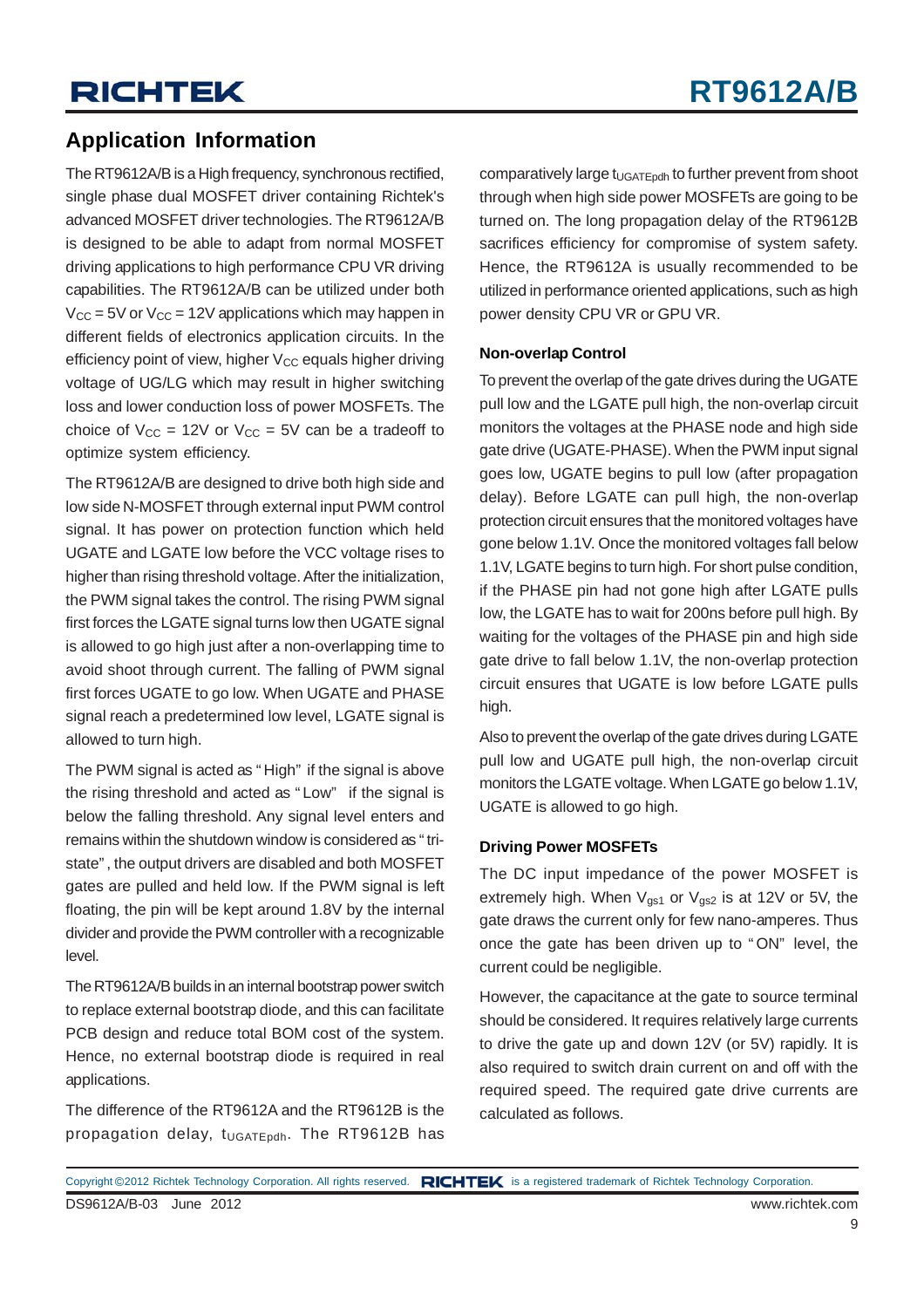# **RT9612A/B**



Figure 1. Equivalent Circuit and Associated Waveforms

In Figure 1, the current  $I_{q1}$  and  $I_{q2}$  are required to move the gate up to 12V. The operation consists of charging  $C_{\text{gdd}}$ ,  $C_{\text{qd2}}$ ,  $C_{\text{qs1}}$  and  $C_{\text{qs2}}$ .  $C_{\text{qs1}}$  and  $C_{\text{qs2}}$  are the capacitors from gate to source of the high side and the low side power MOSFETs, respectively. In general data sheets, the  $C_{qs1}$ and  $C_{gs2}$  are referred as " $C_{iss}$ " which are the input capacitors.  $C_{gd1}$  and  $C_{gd2}$  are the capacitors from gate to drain of the high side and the low side power MOSFETs, respectively and referred to the data sheets as " $C_{res}$ " the reverse transfer capacitance. For example,  $t_{r1}$  and  $t_{r2}$  are the rising time of the high side and the low side power MOSFETs respectively, the required current  $I_{gs1}$  and  $I_{gs2}$ , are shown as below :

$$
I_{gs1} = C_{gs1} \frac{dV_{g1}}{dt} = \frac{C_{gs1} \times 12}{t_{r1}}
$$
 (1)

$$
I_{gs2} = C_{gs1} \frac{dV_{g2}}{dt} = \frac{C_{gs1} \times 12}{t_{r2}}
$$
 (2)

Before driving the gate of the high side MOSFET up to 12V (or 5V), the low side MOSFET has to be off; and the high side MOSFET will be turned off before the

low side is turned on. From Figure 1, the body diode " D2 " will be turned on before high side MOSFETs turn on.

RICHTE

$$
I_{gd1} = C_{gd1} \frac{dV}{dt} = C_{gd1} \frac{12}{t_{r1}}
$$
 (3)

Before the low side MOSFET is turned on, the  $C_{\alpha d2}$  have been charged to  $V_{\text{IN}}$ . Thus, as  $C_{\text{odd}}$  reverses its polarity and  $g_2$  is charged up to 12V, the required current is

$$
I_{gd2} = C_{gd2} \frac{dV}{dt} = C_{gd2} \frac{Vi + 12}{t_{r2}}
$$
 (4)

It is helpful to calculate these currents in a typical case. Assume a synchronous rectified buck converter, input voltage  $V_{IN}$  = 12V,  $V_{g1}$  =  $V_{g2}$  = 12V. The high side MOSFET is PHB83N03LT whose  $C_{iss} = 1660pF$ ,  $C_{\text{rss}}$  = 380pF, and  $t_r$  = 14ns. The low side MOSFET is PHB95N03LT whose  $C_{iss} = 2200pF$ ,  $C_{rss} = 500pF$  and  $t_r = 30$ ns, from the equation (1) and (2) we can obtain

$$
I_{gs1} = \frac{1660 \times 10^{-12} \times 12}{14 \times 10^{-9}} = 1.428
$$
 (A) (5)

$$
I_{gs2} = \frac{2200 \times 10^{-12} \times 12}{30 \times 10^{-9}} = 0.88
$$
 (A) (6)

from equation. (3) and (4)

$$
I_{\text{gd1}} = \frac{380 \times 10^{-12} \times 12}{14 \times 10^{-9}} = 0.326 \quad \text{(A)} \tag{7}
$$

$$
I_{gd2} = \frac{500 \times 10^{-12} \times (12+12)}{30 \times 10^{-9}} = 0.4 \quad (A)
$$
 (8)

the total current required from the gate driving source can be calculated as following equations.

$$
I_{g1} = I_{g51} + I_{gd1} = (1.428 + 0.326) = 1.754
$$
 (A) (9)

$$
I_{g2} = I_{gS2} + I_{gd2} = (0.88 + 0.4) = 1.28
$$
 (A) (10)

By a similar calculation, we can also get the sink current required from the turned off MOSFET.

#### **Select the Bootstrap Capacitor**

Figure 2 shows part of the bootstrap circuit of the RT9612A/B. The  $V_{CB}$  (the voltage difference between BOOT and PHASE on RT9612A/B) provides a voltage to the gate of the high side power MOSFET. This supply needs to be ensured that the MOSFET can be driven. For this, the capacitance  $C_B$  has to be selected properly. It is determined by following constraints.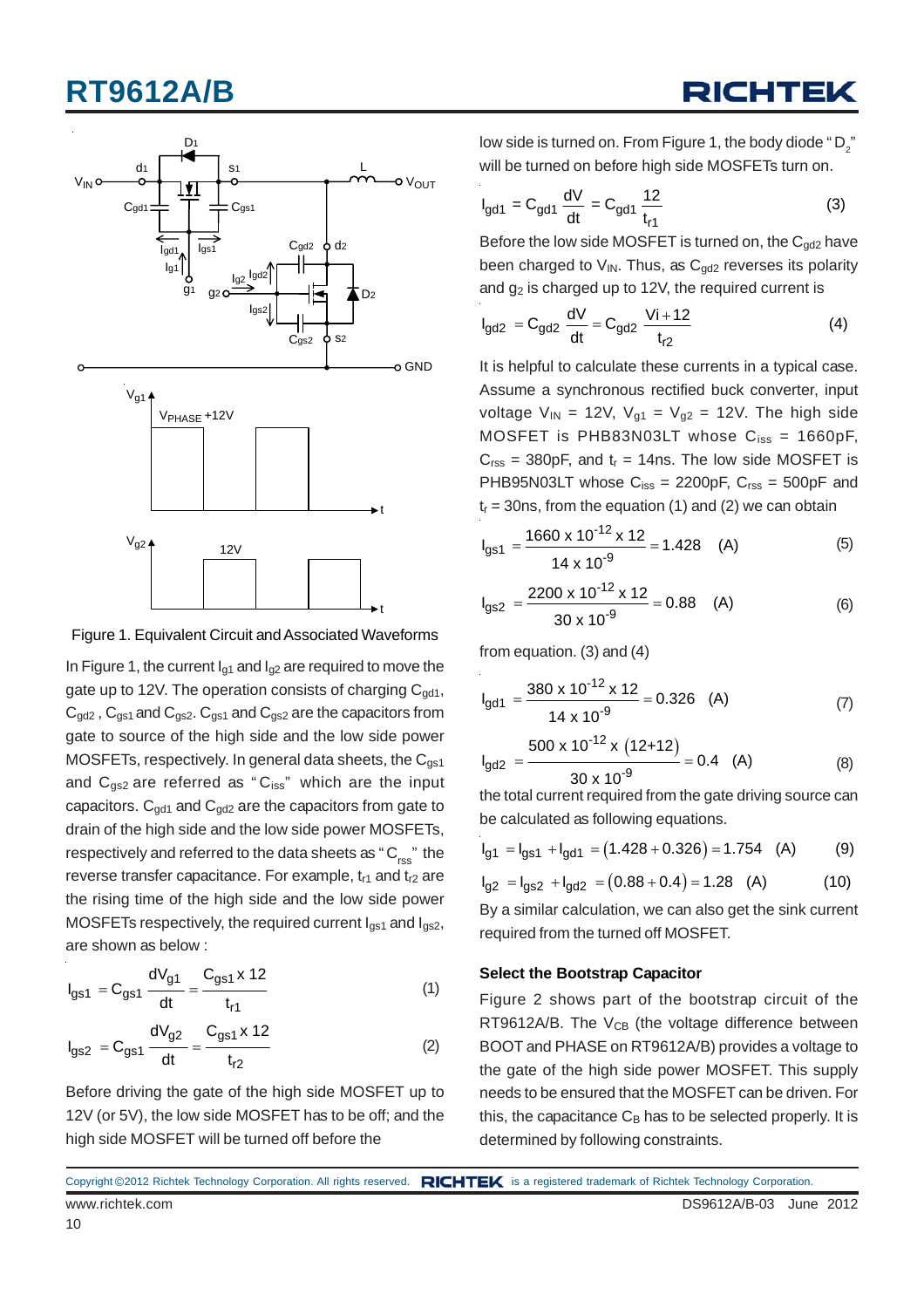

Figure 2. Part of Bootstrap Circuit of RT9612A/B

In practice, a low value capacitor  $C_B$  will lead to the over charging that could damage the IC. Therefore, to minimize the risk of overcharging and to reduce the ripple on  $V_{CB}$ , the bootstrap capacitor should not be smaller than 0.1μF, and the larger the better. In general design, using 1μF can provide better performance. At least one low-ESR capacitor should be used to provide good local de-coupling. It is recommended to adopt a ceramic or tantalum capacitor.

#### **Power Dissipation**

To prevent driving the IC beyond the maximum recommended operating junction temperature of 125°C, it is necessary to calculate the power dissipation appropriately. This dissipation is a function of switching frequency and total gate charge of the selected MOSFET.

Figure 3 shows the power dissipation test circuit.  $C_L$  and  $C_U$  are the UGATE and LGATE load capacitors, respectively. The bootstrap capacitor value is 1μF.



Figure 3. Test Circuit

Figure 4 shows the power dissipation of the RT9612A/B as a function of frequency and load capacitance. The value of  $C_U$  and  $C_L$  are the same and the frequency is varied from 100kHz to 1MHz.



Figure 4. Power Dissipation vs. Frequency

The operating junction temperature can be calculated from the power dissipation curves (Figure 4). Assume

 $V_{CC}$  = 12V, operating frequency is 200kHz and  $C_U = C_L$  = 1nF which emulate the input capacitances of the high side and low side power MOSFETs. From Figure 4, the power dissipation is 100mW. Thus, for example, with the SOP-8 package, the package thermal resistance  $\theta_{JA}$  is 120 $\degree$ C/ W. The operating junction temperature is then calculated as :

 $T_J = (120^{\circ} \text{C/W} \times 100 \text{mW}) + 25^{\circ} \text{C} = 37^{\circ} \text{C}$  (11) where the ambient temperature is 25°C.

#### **Thermal Considerations**

For recommended operating condition specifications, the maximum junction temperature is 125°C. The junction to ambient thermal resistance,  $\theta_{JA}$ , is layout dependent. For SOP-8 packages, the thermal resistance,  $\theta_{JA}$ , is 120°C/W on a standard JEDEC 51-7 four-layer thermal test board. For SOP-8 (Exposed Pad) packages, the thermal resistance,  $\theta_{JA}$ , is 75°C/W on a standard JEDEC 51-7 four-layer thermal test board. For WDFN-8EL 3x3 packages, the thermal resistance,  $θ<sub>JA</sub>$ , is 70°C/W on a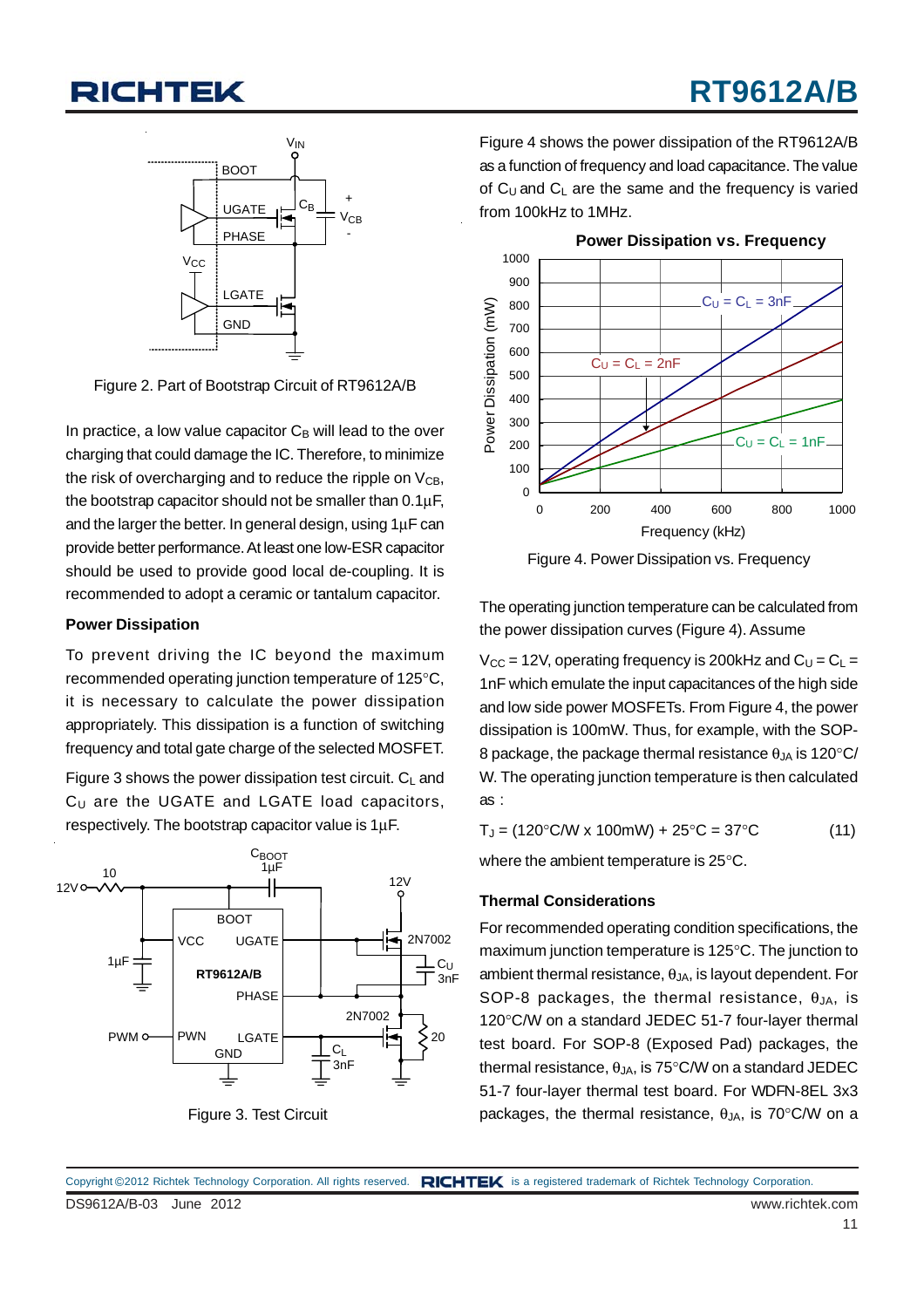# **RT9612A/B**



standard JEDEC 51-7 four-layer thermal test board. The maximum power dissipation at  $T_A = 25^{\circ}$ C can be calculated by the following formulas :

 $P_{D(MAX)} = (125^{\circ}C - 25^{\circ}C) / (120^{\circ}C/W) = 0.833W$  for SOP-8 package

 $P_{D(MAX)} = (125\degree C - 25\degree C) / (75\degree C/W) = 1.333W$  for SOP-8 (Exposed Pad) package

P<sub>D(MAX)</sub> = (125°C − 25°C) / (70°C/W) = 1.429W for WDFN-8EL 3x3 package

The maximum power dissipation depends on the operating ambient temperature for fixed  $T_{J(MAX)}$  and thermal resistance,  $θ_{JA}$ . The derating curves in Figure 5 allow the designer to see the effect of rising ambient temperature on the maximum power dissipation.



Figure 5. Derating Curve of Maximum Power Dissipation

#### **Layout Consideration**

Figure 6 shows the schematic circuit of a synchronous buck converter to implement the RT9612A/B. The converter operates from 5V to 12V of input Voltage.

When layout the PCB, it should be very careful. The power circuit section is the most critical one. If not configured properly, it will generate a large amount of EMI. The junction of Q1, Q2, L2 should be very close.

Next, the trace from UGATE, and LGATE should also be short to decrease the noise of the driver output signals. PHASE signals from the junction of the power MOSFET, carrying the large gate drive current pulses, should be as heavy as the gate drive trace. The bypass capacitor C4 should be connected to GND directly. Furthermore, the bootstrap capacitors  $(C_B)$  should always be placed as close to the pins of the IC as possible.



Figure 6. Synchronous Buck Converter Circuit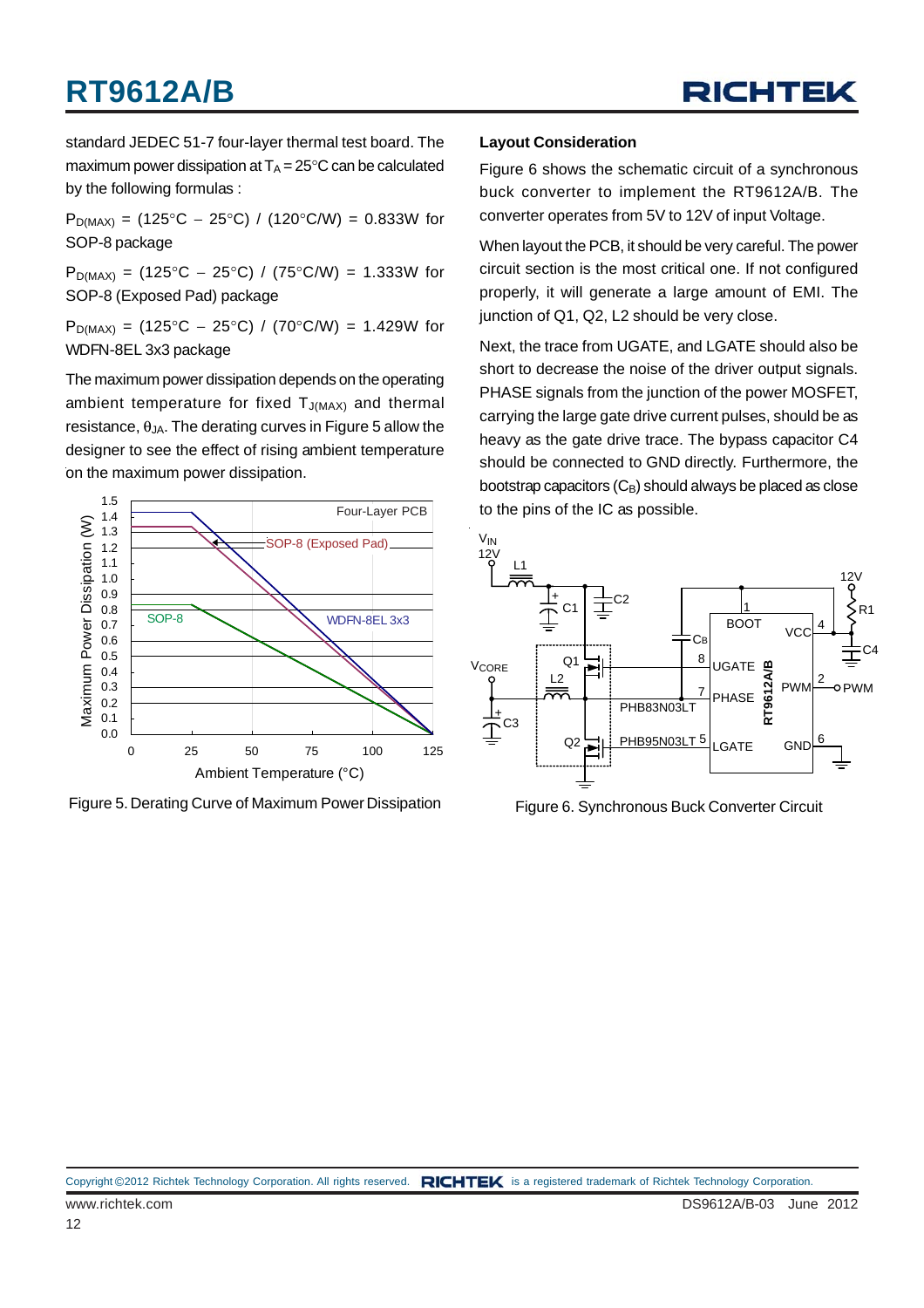

## **Outline Dimension**



|        | <b>Dimensions In Millimeters</b> |       | <b>Dimensions In Inches</b> |            |  |
|--------|----------------------------------|-------|-----------------------------|------------|--|
| Symbol | Min                              | Max   | Min                         | <b>Max</b> |  |
| A      | 4.801                            | 5.004 | 0.189                       | 0.197      |  |
| в      | 3.810                            | 3.988 | 0.150                       | 0.157      |  |
| C      | 1.346                            | 1.753 | 0.053                       | 0.069      |  |
| D      | 0.330                            | 0.508 | 0.013                       | 0.020      |  |
| F      | 1.194                            | 1.346 | 0.047                       | 0.053      |  |
| н      | 0.170                            | 0.254 | 0.007                       | 0.010      |  |
|        | 0.050                            | 0.254 | 0.002                       | 0.010      |  |
| J      | 5.791                            | 6.200 | 0.228                       | 0.244      |  |
| М      | 0.400                            | 1.270 | 0.016                       | 0.050      |  |

**8-Lead SOP Plastic Package**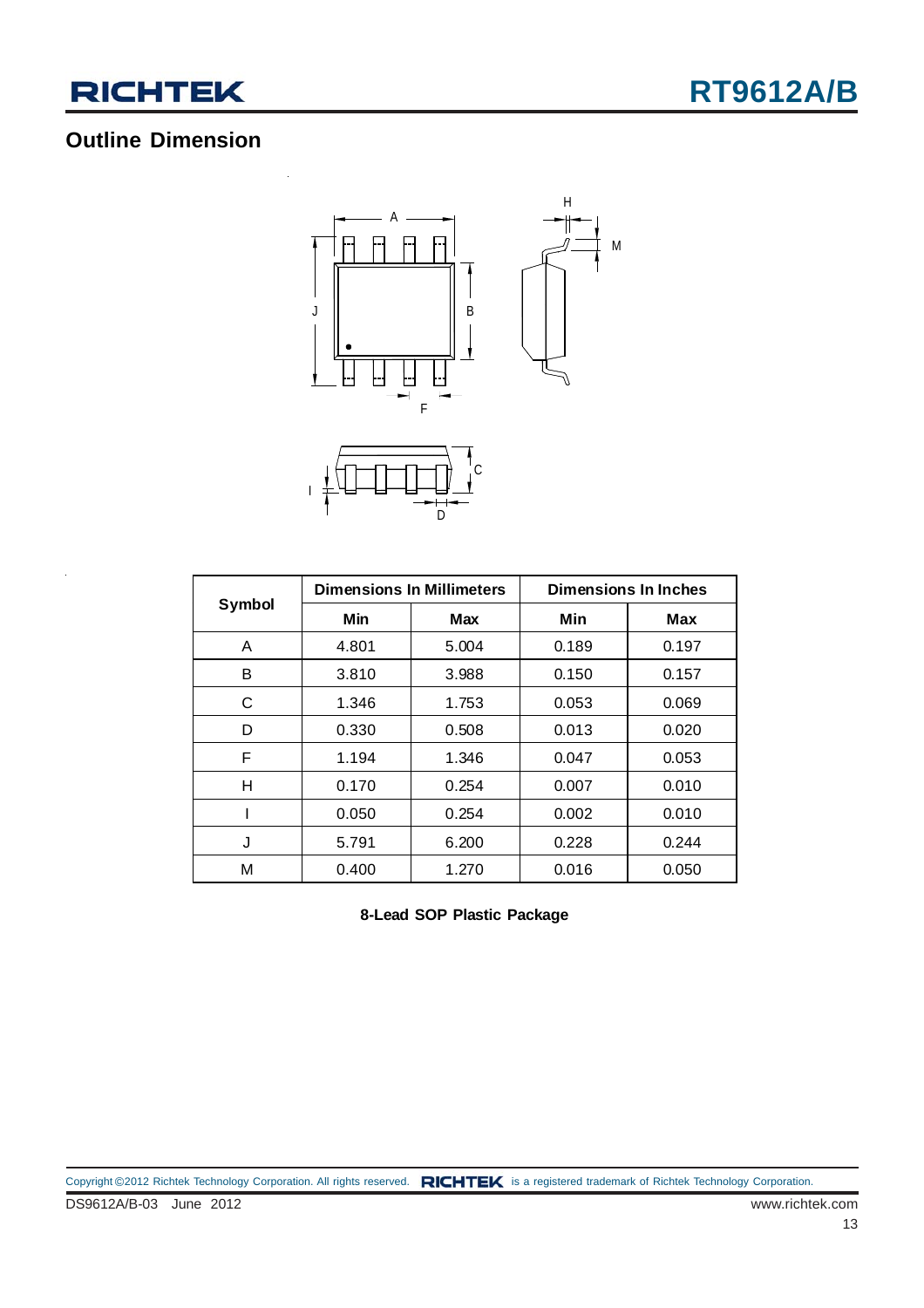

| Symbol   |   |       | <b>Dimensions In Millimeters</b> | <b>Dimensions In Inches</b> |       |  |
|----------|---|-------|----------------------------------|-----------------------------|-------|--|
|          |   | Min   | Max                              | Min                         | Max   |  |
| A        |   | 4.801 | 5.004                            | 0.189                       | 0.197 |  |
| В        |   | 3.810 | 4.000                            | 0.150                       | 0.157 |  |
| C        |   | 1.346 | 1.753                            | 0.053                       | 0.069 |  |
| D        |   | 0.330 | 0.510                            | 0.013                       | 0.020 |  |
| F        |   | 1.194 | 1.346                            | 0.047                       | 0.053 |  |
| н        |   | 0.170 | 0.254                            | 0.007                       | 0.010 |  |
|          |   | 0.000 | 0.152                            | 0.000                       | 0.006 |  |
| J        |   | 5.791 | 6.200                            | 0.228                       | 0.244 |  |
| M        |   | 0.406 | 1.270                            | 0.016                       | 0.050 |  |
| Option 1 | X | 2.000 | 2.300                            | 0.079                       | 0.091 |  |
|          | Y | 2.000 | 2.300                            | 0.079                       | 0.091 |  |
|          | X | 2.100 | 2.500                            | 0.083                       | 0.098 |  |
| Option 2 | Y | 3.000 | 3.500                            | 0.118                       | 0.138 |  |

**8-Lead SOP (Exposed Pad) Plastic Package**